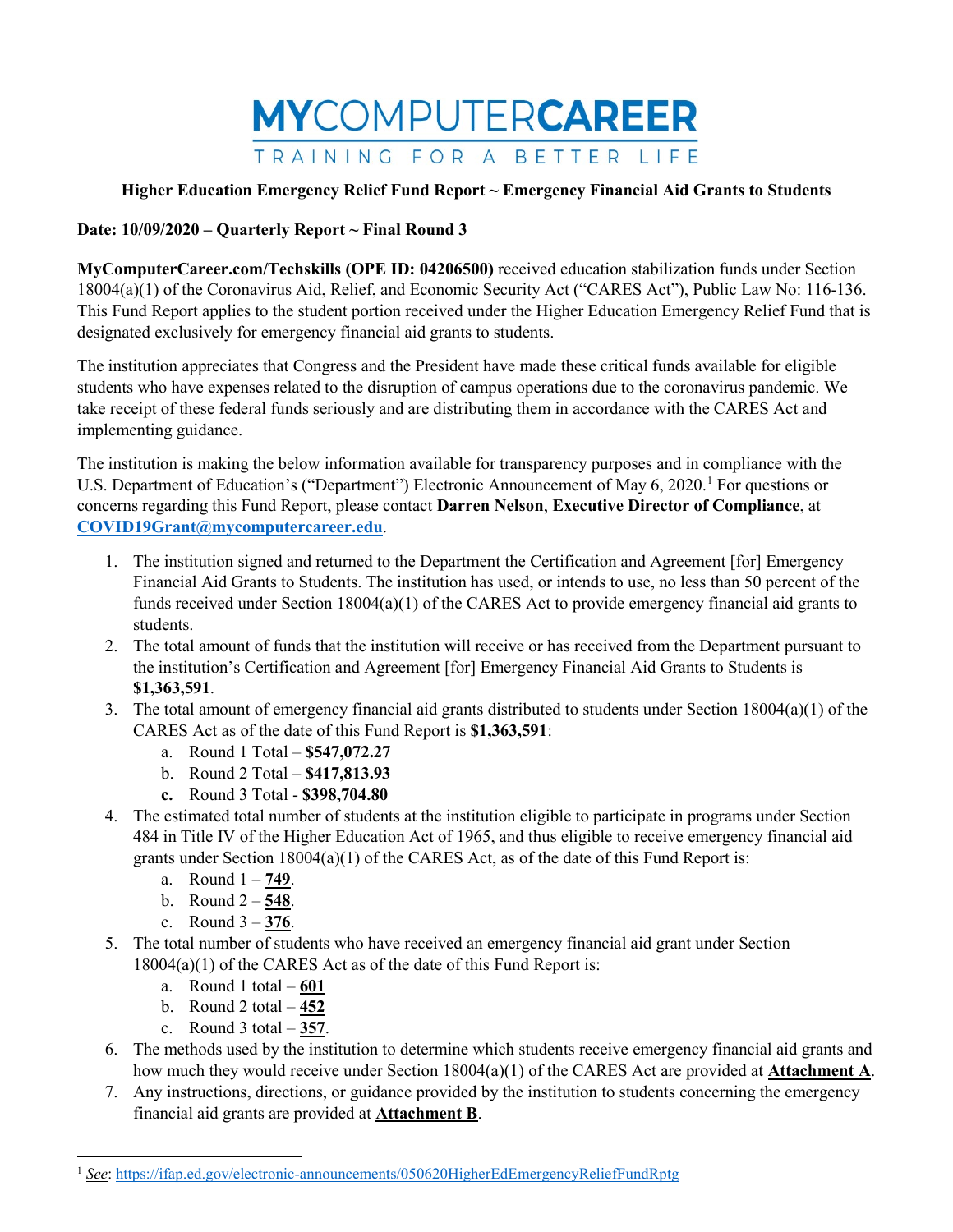

#### **Date: 08/24/2020 – 45 Day Report ~ Round 2**

**MyComputerCareer.com/Techskills (OPE ID: 04206500)** received education stabilization funds under Section 18004(a)(1) of the Coronavirus Aid, Relief, and Economic Security Act ("CARES Act"), Public Law No: 116-136. This Fund Report applies to the student portion received under the Higher Education Emergency Relief Fund that is designated exclusively for emergency financial aid grants to students.

The institution appreciates that Congress and the President have made these critical funds available for eligible students who have expenses related to the disruption of campus operations due to the coronavirus pandemic. We take receipt of these federal funds seriously and are distributing them in accordance with the CARES Act and implementing guidance.

The institution is making the below information available for transparency purposes and in compliance with the U.S. Department of Education's ("Department") Electronic Announcement of May 6, [2](#page-1-0)020.<sup>2</sup> For questions or concerns regarding this Fund Report, please contact **Darren Nelson**, **Executive Director of Compliance**, at **[COVID19Grant@mycomputercareer.edu](mailto:COVID19Grant@mycomputercareer.edu)**.

- 8. The institution signed and returned to the Department the Certification and Agreement [for] Emergency Financial Aid Grants to Students. The institution has used, or intends to use, no less than 50 percent of the funds received under Section 18004(a)(1) of the CARES Act to provide emergency financial aid grants to students.
- 9. The total amount of funds that the institution will receive or has received from the Department pursuant to the institution's Certification and Agreement [for] Emergency Financial Aid Grants to Students is **\$1,363,591**.
- 10. The total amount of emergency financial aid grants distributed to students under Section 18004(a)(1) of the CARES Act as of the date of this Fund Report is **\$958,514.31**:
	- a. Round 1 Total **\$547,072.27**
	- b. Round 2 to-date **\$411,442.04**
- 11. The estimated total number of students at the institution eligible to participate in programs under Section 484 in Title IV of the Higher Education Act of 1965, and thus eligible to receive emergency financial aid grants under Section 18004(a)(1) of the CARES Act, as of the date of this Fund Report is:
	- a. Round 1 **749**.
	- b. Round 2 **548**.

 $\overline{a}$ 

- 12. The total number of students who have received an emergency financial aid grant under Section 18004(a)(1) of the CARES Act as of the date of this Fund Report is:
	- a. Round 1 total **601**
	- b. Round 2 to-date **452**
- 13. The methods used by the institution to determine which students receive emergency financial aid grants and how much they would receive under Section 18004(a)(1) of the CARES Act are provided at **Attachment A**.
- 14. Any instructions, directions, or guidance provided by the institution to students concerning the emergency financial aid grants are provided at **Attachment B**.

<span id="page-1-0"></span><sup>2</sup> *See*[: https://ifap.ed.gov/electronic-announcements/050620HigherEdEmergencyReliefFundRptg](https://ifap.ed.gov/electronic-announcements/050620HigherEdEmergencyReliefFundRptg)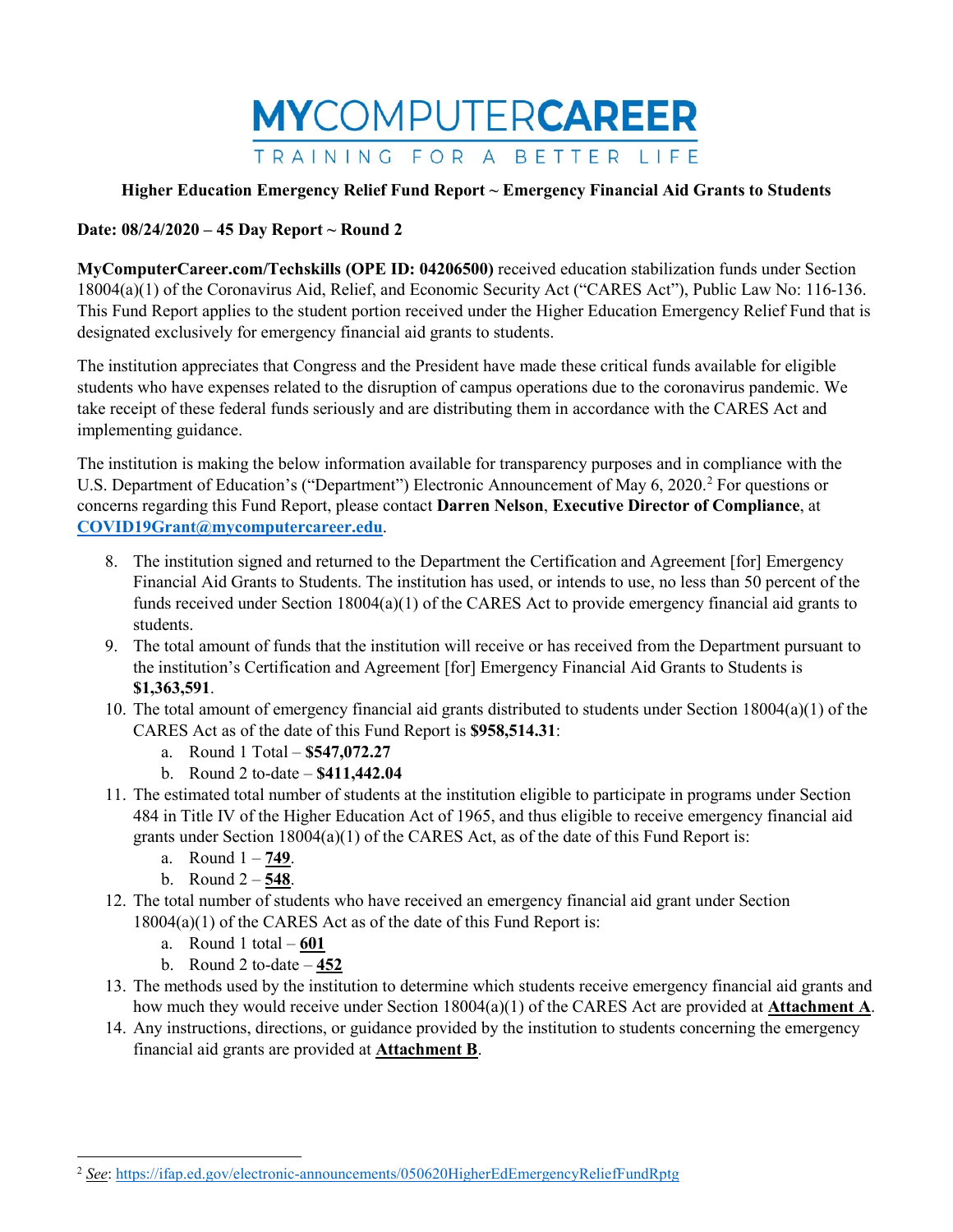

### **Date: 07/10/2020 – 45 Day Report**

**MyComputerCareer.com/Techskills (OPE ID: 04206500)** received education stabilization funds under Section 18004(a)(1) of the Coronavirus Aid, Relief, and Economic Security Act ("CARES Act"), Public Law No: 116-136. This Fund Report applies to the student portion received under the Higher Education Emergency Relief Fund that is designated exclusively for emergency financial aid grants to students.

The institution appreciates that Congress and the President have made these critical funds available for eligible students who have expenses related to the disruption of campus operations due to the coronavirus pandemic. We take receipt of these federal funds seriously and are distributing them in accordance with the CARES Act and implementing guidance.

The institution is making the below information available for transparency purposes and in compliance with the U.S. Department of Education's ("Department") Electronic Announcement of May 6, 2020.<sup>[3](#page-2-0)</sup> For questions or concerns regarding this Fund Report, please contact **Darren Nelson**, **Executive Director of Compliance**, at **[COVID19Grant@mycomputercareer.edu](mailto:COVID19Grant@mycomputercareer.edu)**.

- 1. The institution signed and returned to the Department the Certification and Agreement [for] Emergency Financial Aid Grants to Students. The institution has used, or intends to use, no less than 50 percent of the funds received under Section 18004(a)(1) of the CARES Act to provide emergency financial aid grants to students.
- 2. The total amount of funds that the institution will receive or has received from the Department pursuant to the institution's Certification and Agreement [for] Emergency Financial Aid Grants to Students is **\$1,363,591**.
- 3. The total amount of emergency financial aid grants distributed to students under Section 18004(a)(1) of the CARES Act as of the date of this Fund Report is **\$547,072.27**.
- 4. The estimated total number of students at the institution eligible to participate in programs under Section 484 in Title IV of the Higher Education Act of 1965, and thus eligible to receive emergency financial aid grants under Section 18004(a)(1) of the CARES Act, as of the date of this Fund Report is **749**.
- 5. The total number of students who have received an emergency financial aid grant under Section 18004(a)(1) of the CARES Act as of the date of this Fund Report is **601**.
- 6. The methods used by the institution to determine which students receive emergency financial aid grants and how much they would receive under Section 18004(a)(1) of the CARES Act are provided at **Attachment A**.
- 7. Any instructions, directions, or guidance provided by the institution to students concerning the emergency financial aid grants are provided at **Attachment B**.

 $\overline{a}$ 

<span id="page-2-0"></span><sup>&</sup>lt;sup>3</sup> See[: https://ifap.ed.gov/electronic-announcements/050620HigherEdEmergencyReliefFundRptg](https://ifap.ed.gov/electronic-announcements/050620HigherEdEmergencyReliefFundRptg)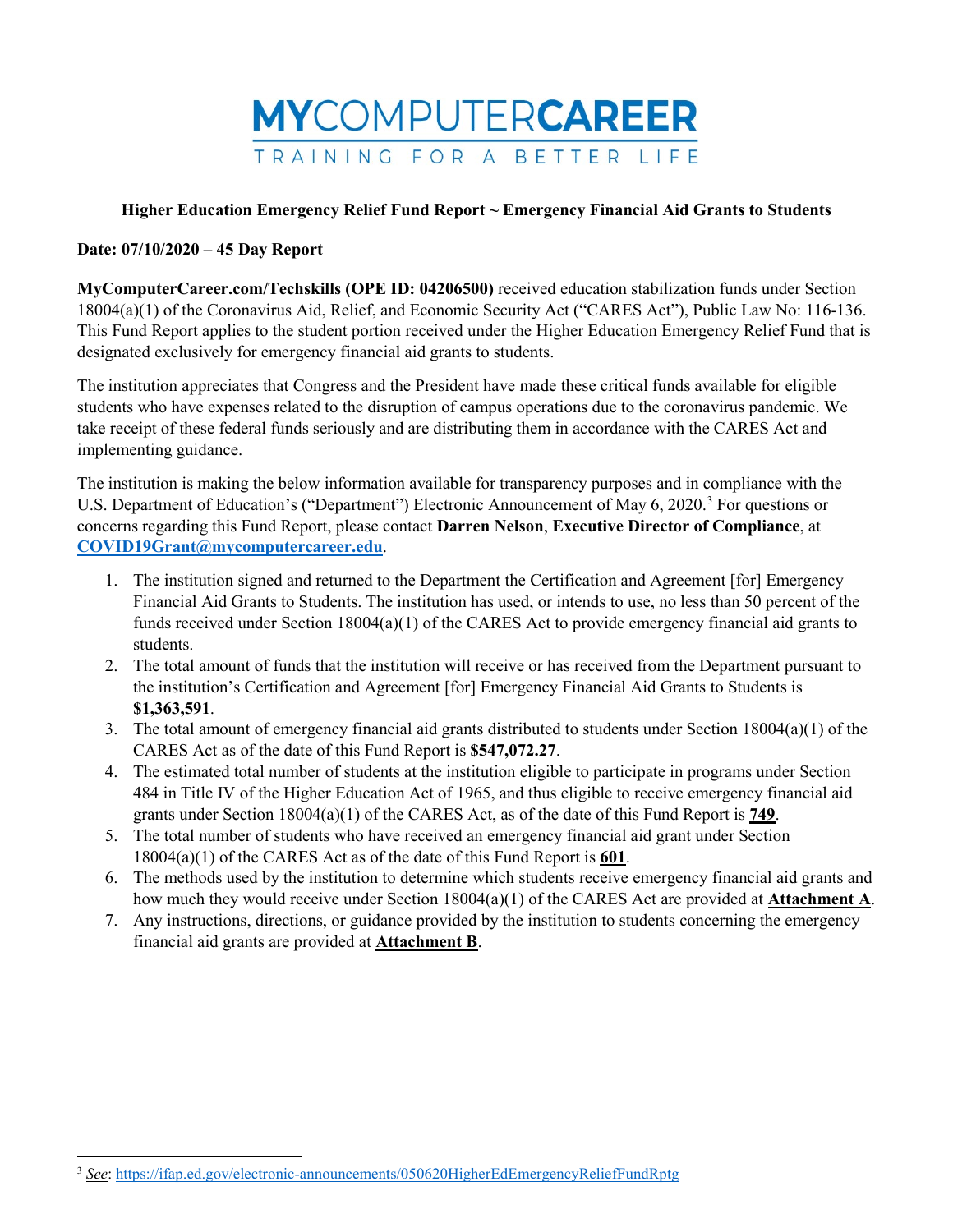

#### **Date: 05/26/2020**

 $\overline{a}$ 

**MyComputerCareer.com/Techskills (OPE ID: 04206500)** received education stabilization funds under Section 18004(a)(1) of the Coronavirus Aid, Relief, and Economic Security Act ("CARES Act"), Public Law No: 116-136. This Fund Report applies to the student portion received under the Higher Education Emergency Relief Fund that is designated exclusively for emergency financial aid grants to students.

The institution appreciates that Congress and the President have made these critical funds available for eligible students who have expenses related to the disruption of campus operations due to the coronavirus pandemic. We take receipt of these federal funds seriously and are distributing them in accordance with the CARES Act and implementing guidance.

The institution is making the below information available for transparency purposes and in compliance with the U.S. Department of Education's ("Department") Electronic Announcement of May 6, 2020. [4](#page-3-0) For questions or concerns regarding this Fund Report, please contact **Darren Nelson**, **Executive Director of Compliance**, at **[COVID19Grant@mycomputercareer.edu](mailto:COVID19Grant@mycomputercareer.edu)**.

- 1. The institution signed and returned to the Department the Certification and Agreement [for] Emergency Financial Aid Grants to Students. The institution has used, or intends to use, no less than 50 percent of the funds received under Section 18004(a)(1) of the CARES Act to provide emergency financial aid grants to students.
- 2. The total amount of funds that the institution will receive or has received from the Department pursuant to the institution's Certification and Agreement [for] Emergency Financial Aid Grants to Students is **\$1,363,591**.
- 3. The total amount of emergency financial aid grants distributed to students under Section 18004(a)(1) of the CARES Act as of the date of this Fund Report is **\$0**.
- 4. The estimated total number of students at the institution eligible to participate in programs under Section 484 in Title IV of the Higher Education Act of 1965, and thus eligible to receive emergency financial aid grants under Section 18004(a)(1) of the CARES Act, as of the date of this Fund Report is **749**.
- 5. The total number of students who have received an emergency financial aid grant under Section 18004(a)(1) of the CARES Act as of the date of this Fund Report is **0**.
- 6. The methods used by the institution to determine which students receive emergency financial aid grants and how much they would receive under Section 18004(a)(1) of the CARES Act are provided at **Attachment A**.
- 7. Any instructions, directions, or guidance provided by the institution to students concerning the emergency financial aid grants are provided at **Attachment B**.

<span id="page-3-0"></span><sup>4</sup> *See*[: https://ifap.ed.gov/electronic-announcements/050620HigherEdEmergencyReliefFundRptg](https://ifap.ed.gov/electronic-announcements/050620HigherEdEmergencyReliefFundRptg)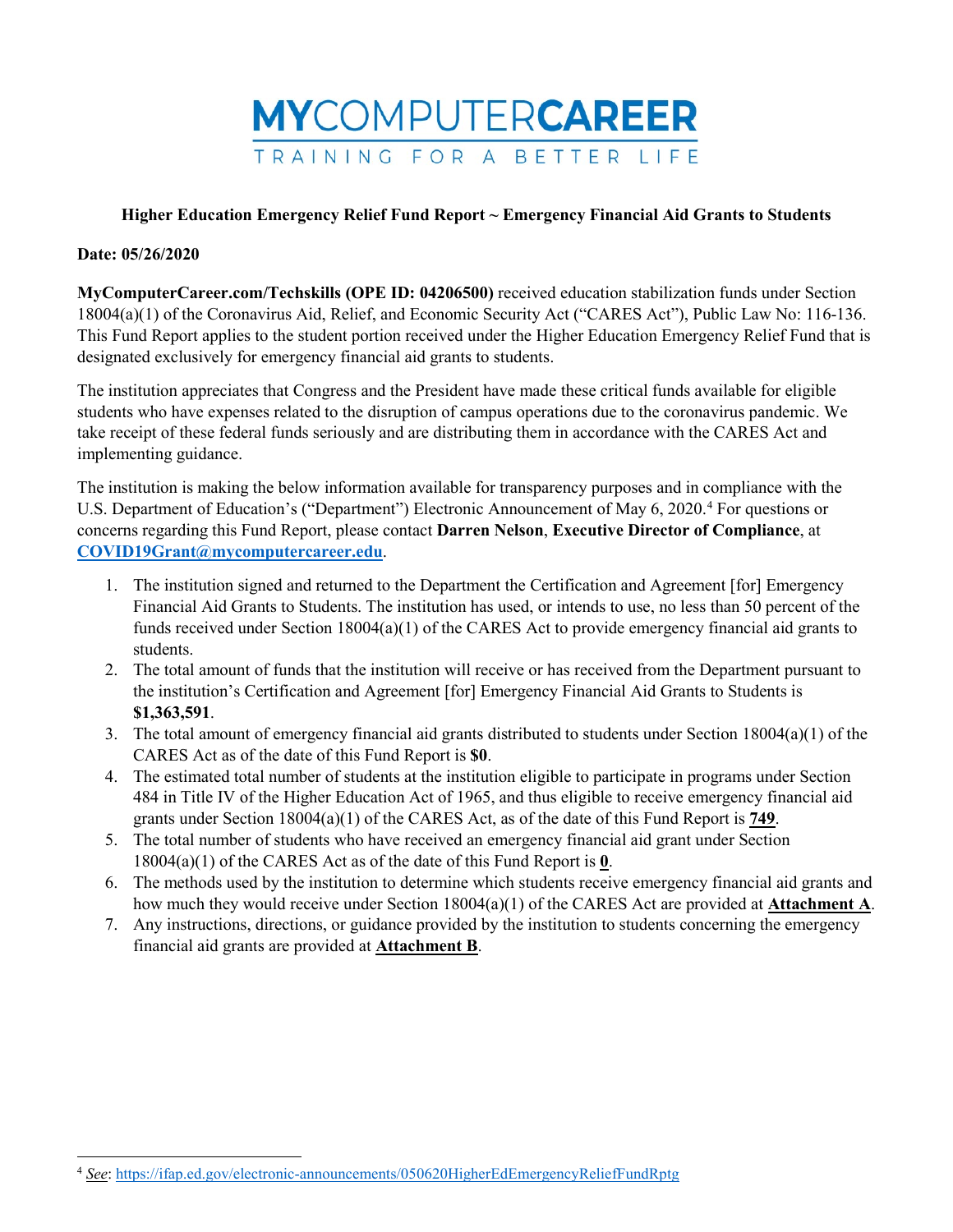

# **Attachment A**

The Cares Act Student Funds will be disseminated in three separate rounds as follows:

#### **FIRST ROUND**

The amount to be distributed to each qualifying student will be one half of the Cares Act Student funds divided by the number of students who transitioned from ground to LiveOnline who are still active.

Three Qualifications:

- 1. Student qualifies based on Section 484 in Title IV of the Higher Education Act of 1965
- 2. Student returns attestation requesting the grant by June 30,2020
- 3. Student agrees to spend it on authorized expenditures

This will get \$910 into the hands of the most students as quickly as possible. Attachment B outlines when checks will be sent to all students who complete the attestation.

#### **SECOND ROUND**

The amount to be distributed to each qualifying student will be one half of the Cares Act Student funds divided by the number of students who transitioned from ground to LiveOnline who are still active.

Four Qualifications:

- 1. Student's household has suffered a negative financial impact due to COVID-19
- 2. Student qualifies based on Section 484 in Title IV of the Higher Education Act of 1965
- 3. Student returns attestation requesting the grant by August 31, 2020
- 4. Student agrees to spend it on authorized expenditures

This will get an additional \$910 into the hands of the students who need it the most.

Students will have until August 31, 2020 to submit their documentation. In the documentation the student will testify that their household experienced a negative financial impact from COVID-19, such as layoffs, reduced pay, decreased hours, etc., from March 13<sup>th</sup> through August 31<sup>st</sup>. This plan assumes that the negative financial impacts of COVID-19 will have been realized by August 31<sup>st</sup> so we will have helped as many as possible who need it the most. Attachment B outlines when checks will be sent to all students who complete the attestation.

#### **THIRD ROUND**

The amount to be distributed to each qualifying student will be all funds not distributed in rounds one and two, combined with any left-over funds from the educational grants, if any, divided by the number of students who qualify.

Three Qualifications:

- 1. Student qualifies based on Section 484 in Title IV of the Higher Education Act of 1965
- 2. Student returns attestation requesting the grant by September 30, 2020
- 3. Student agrees to spend it on authorized expenditures

Attachment B outlines when checks will be sent to all students who complete the attestation.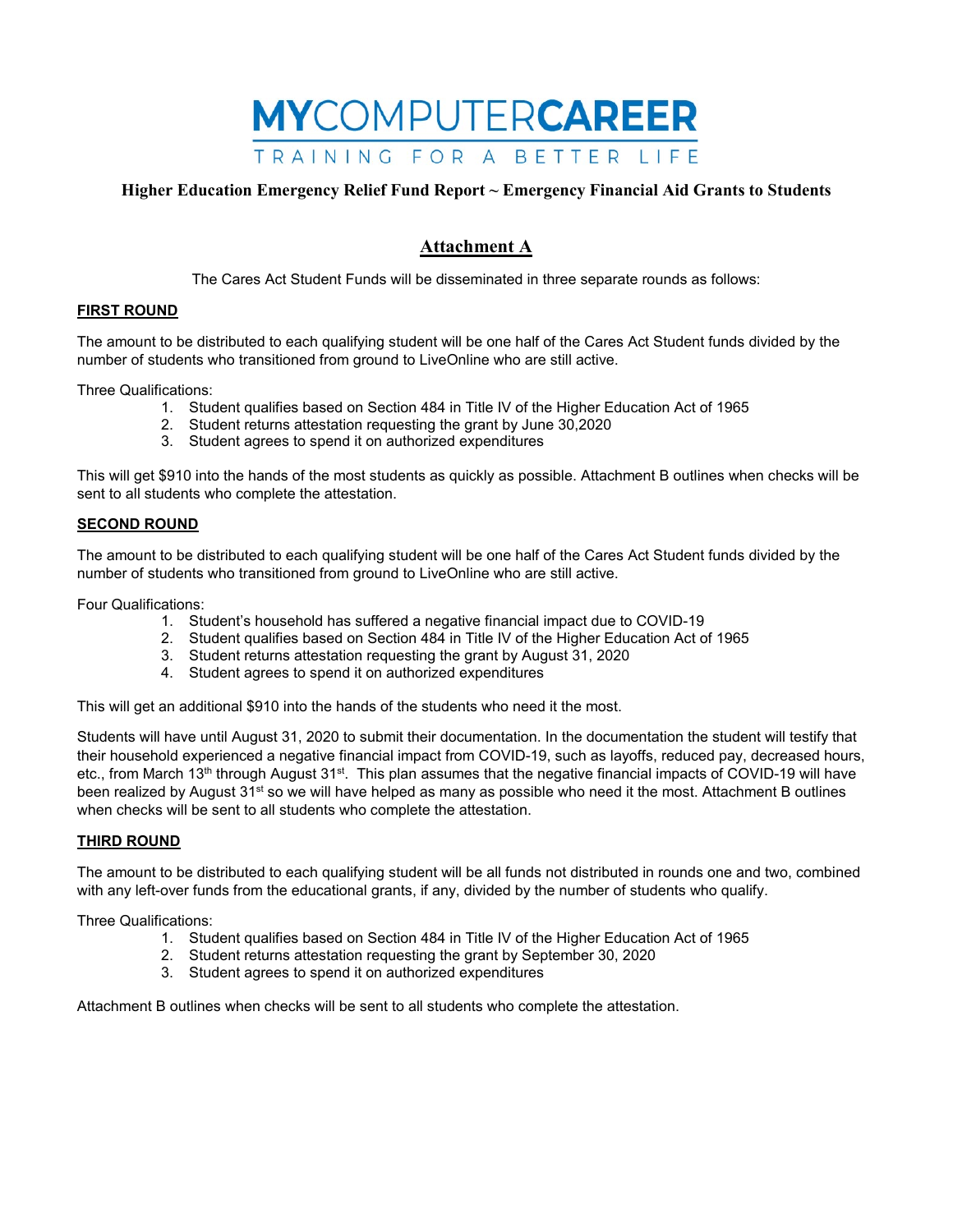# **MYCOMPUTERCAREER** TRAINING FOR A BETTER LIFE

# **Attachment B**

The following steps will be followed to communicate instructions to the students regarding the emergency financial aid grants:

1. Students will receive an email announcement describing the purpose of the grant. This email will also notify students that they receive a second email with a link to complete a questionnaire via Qualtrics.

2. Students will receive the email with a link to complete the questionnaire to determine eligibility.

- 3. Students will complete the questionnaire.
- 4. Data from the questionnaire will be reviewed to determine eligibility of each student.
- 5. Students who are eligible will be notified via email that they will be receiving a check in the mail.

6. Students that do not complete the questionnaire by the due date will automatically be considered ineligible.

The chart below displays the flow of communication to the students.

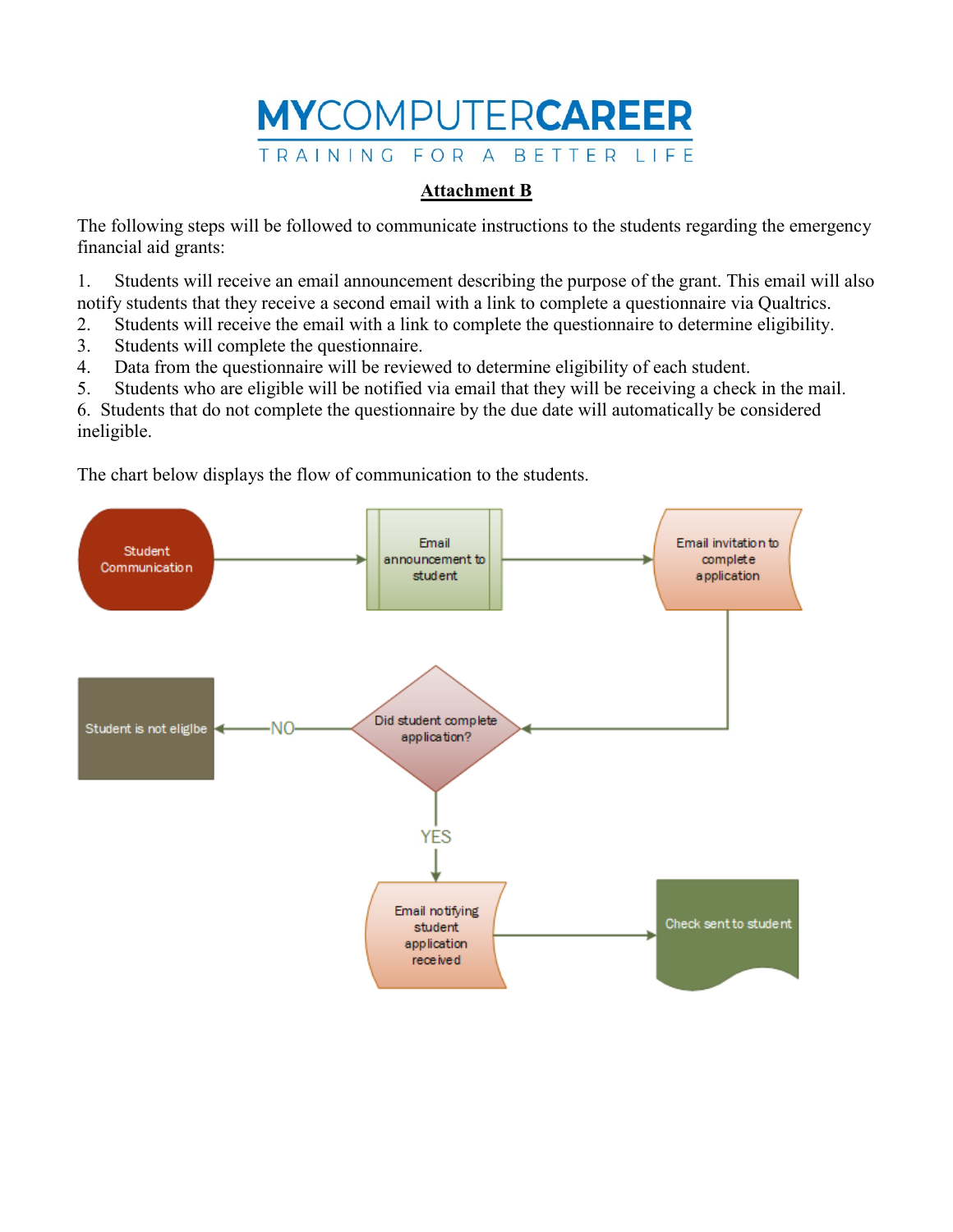## **Timeline of communication**

| <b>Round</b>   | <b>Task</b>                             | <b>Date</b>             |
|----------------|-----------------------------------------|-------------------------|
| $\mathbf{1}$   | Initial email communication             | 5/28/2020               |
|                | Email with link to the questionnaire    | 5/29/2020               |
|                | Time to complete the questionnaire      | $5/29/2020 - 6/30/2020$ |
|                | Send checks to students on weekly basis | $6/5/2020 - 7/10/2020$  |
| $\overline{2}$ | Initial email communication             | 7/15/2020               |
|                | Email with link to the questionnaire    | 7/16/2020               |
|                | Time to complete the questionnaire      | $7/16/2020 - 8/31/2020$ |
|                | Send checks to students on weekly basis | 7/24/2020 - 9/11/2020   |
| 3              | Initial email communication             | 9/8/2020                |
|                | Email with link to the questionnaire    | 9/9/2020                |
|                | Time to complete the questionnaire      | $9/9/2020 - 9/30/2020$  |
|                | Send checks to students on weekly basis | Week of 10/5/2020       |

# **Round 1 Email to be sent to students:**

# **MyComputerCareer.com/Techskills (OPE ID: 042065)**

SUBJECT: URGENT: You may qualify for a COVID-19 Education Grant

Dear [Student First Name]

We are pleased to advise you that under the Coronavirus Aid, Relief, and Economic Security ("CARES") Act: Higher Education Emergency Relief Fund, the US Department of Education has authorized **emergency financial aid grants** for students negatively affected by the COVID-19 pandemic; specifically those who incurred expenses incident to the transfer from in-class to online training and financial hardships caused by the coronavirus outbreak.

You are receiving this email because we believe you may qualify for a grant and may have a first-round **cash payment of an estimated \$910.00** in approved funding coming your way. An additional \$910 may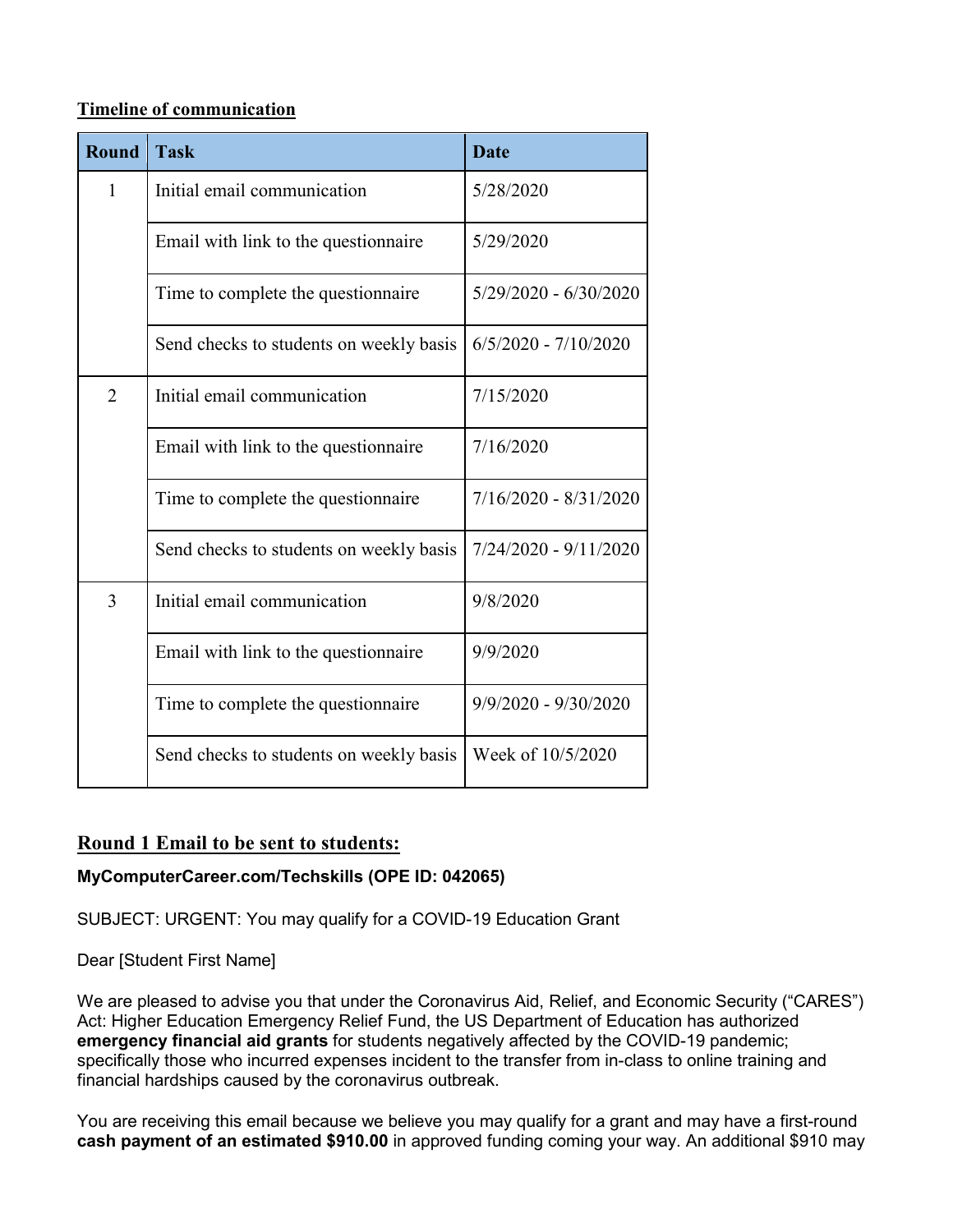follow in a second round of funding and a third disbursement of an amount yet to be determined may also be forthcoming.

*It is vital that you review all the information we're providing you about the available grants and follow instructions carefully to verify your eligibility and expedite your receipt of this funding.*

We are committed to absolute transparency in every aspect of receiving and distributing the CARES Act funds. Please follow these steps to verify your eligibility and receive payment:

STEP 1: [Click here](https://www.mycomputercareer.edu/additional-disclosure-statements/) and carefully review the details of the Higher Education Emergency Relief Fund Report.

STEP 2: Look for an email within the next 48 hours from Brian Evans with the email address ["noreply@qemailsever.com.](mailto:noreply@qemailsever.com)" Subject line: **"CARES Act Application"**. Please complete the CARES Act Application questionnaire provided via that email by *no later than June 30, 2020*. Follow the instructions to determine your eligibility for the grant and apply. **IMPORTANT! You MUST E-sign the attestation included in the survey to receive funds.**

STEP 3: You will receive another email from MyComputerCareer confirming your eligibility.

STEP 4: Wait for your round-one payment. Checks will be processed weekly as applications are received and verified. Checks will be mailed within 14 days of receipt of your application. *ALL round-one requests must be made by June 30th so payments can be mailed by July 10, 2020.* Applications will be processed on a first-come, first-served basis, but *your application/request MUST be submitted by the 6/30 deadline* in order to participate in the first round of funding.

The 2nd disbursement will be made to active students following an additional attestation of financial hardship due to COVID-19. Instructions for this round will be emailed after Round-one is complete. The deadline for the round-two attestation is August 31, 2020.

A final round of disbursements to active students will follow in September. The amount of this payment will be determined after all round-one and round-two payments have been made. It will be based on the available funds remaining (if any) and the number of students approved for that round of funding. See the full [disclosure documents](https://www.mycomputercareer.edu/additional-disclosure-statements/) and look for future emails regarding these future disbursements.

We sincerely hope that you and your loved-ones are safe and well and that this grant will help to relieve or mitigate any hardship you have experienced as a result of the outbreak.

If you have further questions about the CARES Act Grant, your eligibility, or other related matters, please email: [COVID19Grant@mycomputercareer.edu.](mailto:COVID19Grant@mycomputercareer.edu)

Sincerely,

Dan Pryor Chief Operations Officer MyComputerCareer

# **Round 1 Form to be completed:**

The U.S. Department of Education has made Emergency Financial Aid Grants available to students of MyComputerCareer who are in need of financial support for their expenses related to the disruption of onground campus operations due to Coronavirus. Types of eligible expenses include, but are not limited to,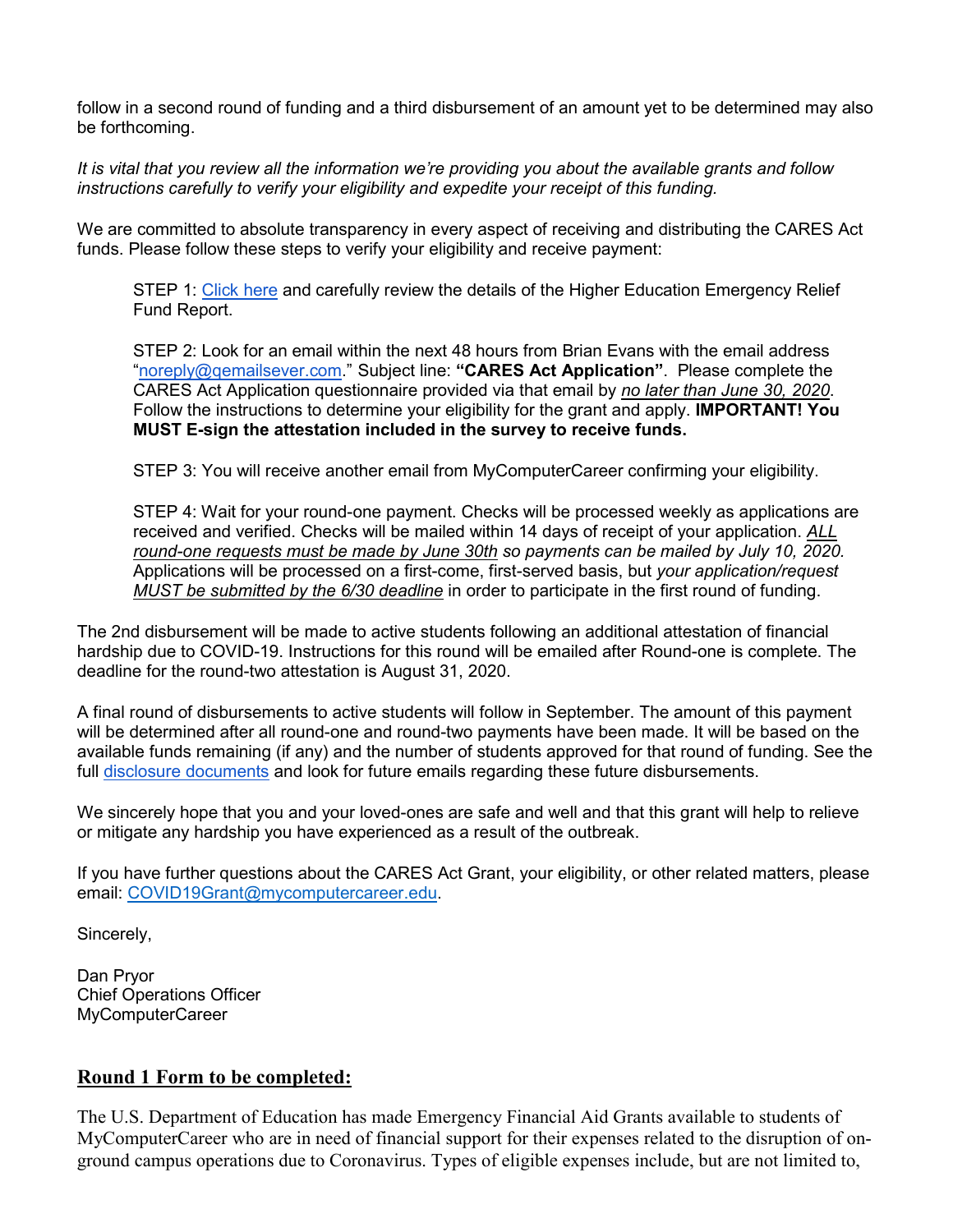costs of attendance, such as food, housing, course materials, technology, health care, and childcare. This form permits students to apply for these need-based grants. MyComputerCareer Leadership will use the information you provide here to determine your eligibility for a grant. Students who are eligible must meet the following criteria:

- 1) Are eligible to receive Department of Education Title IV grants and loans;
- 2) Were on-ground campus students who transitioned to online classes due to Coronavirus; and
- 3) Were active students or had an approved Leave of Absence as of May 26, 2020.

Please complete the form below:

- 1. Name:
- 2. Email Address:
- 3. Current Address:
	- a. Address 1:
	- b. Address 2:
	- c. City:  $\qquad \qquad \qquad$
	- d. State: \_\_\_\_\_\_\_\_\_\_\_\_\_\_\_\_\_\_\_\_\_\_ e.  $Zip:$
- 4. If eligible, would you like to receive the grant?
	- � Yes
	- $\Box$  No

5. To be eligible for this grant, you must have expenses related to the disruption of on-ground campus operations due to the Coronavirus shutdown, such as eligible expenses under a student's cost of attendance, such as food, housing, course materials, technology, health care, and childcare.

An eligible student must ALSO meet the criteria as defined by law in SEC 484, 20 U.S.C. 1091, in Title IV of the Higher Education Act of 1965, as amended (HEA). I understand that I:

- Must be a U.S. Citizen or eligible non-citizen
- Must have a valid social security number
- Must have a registration with Selective Service (if student is male)
- Must have a High School Diploma or equivalent
- Must be attending & participating in a post-secondary program leading to a credential at an eligible institution of higher education
- Must not owe a refund on grants or be in default on federal student loans
- Must have completed repayment of any Title IV funds obtained fraudulently **i**f convicted of, or pled nolo contendere or guilty, to a crime involving fraud in obtaining Title IV funds
- Not have fraudulently obtained Title IV loans in excess of annual or aggregate limits
- Must have repaid Title IV loan amounts in excess of annual or aggregate limits
- Must have Selective Service confirmed
- Must not have been suspended of Title IV eligibility for drug-related offenses
- Must be maintaining satisfactory academic progress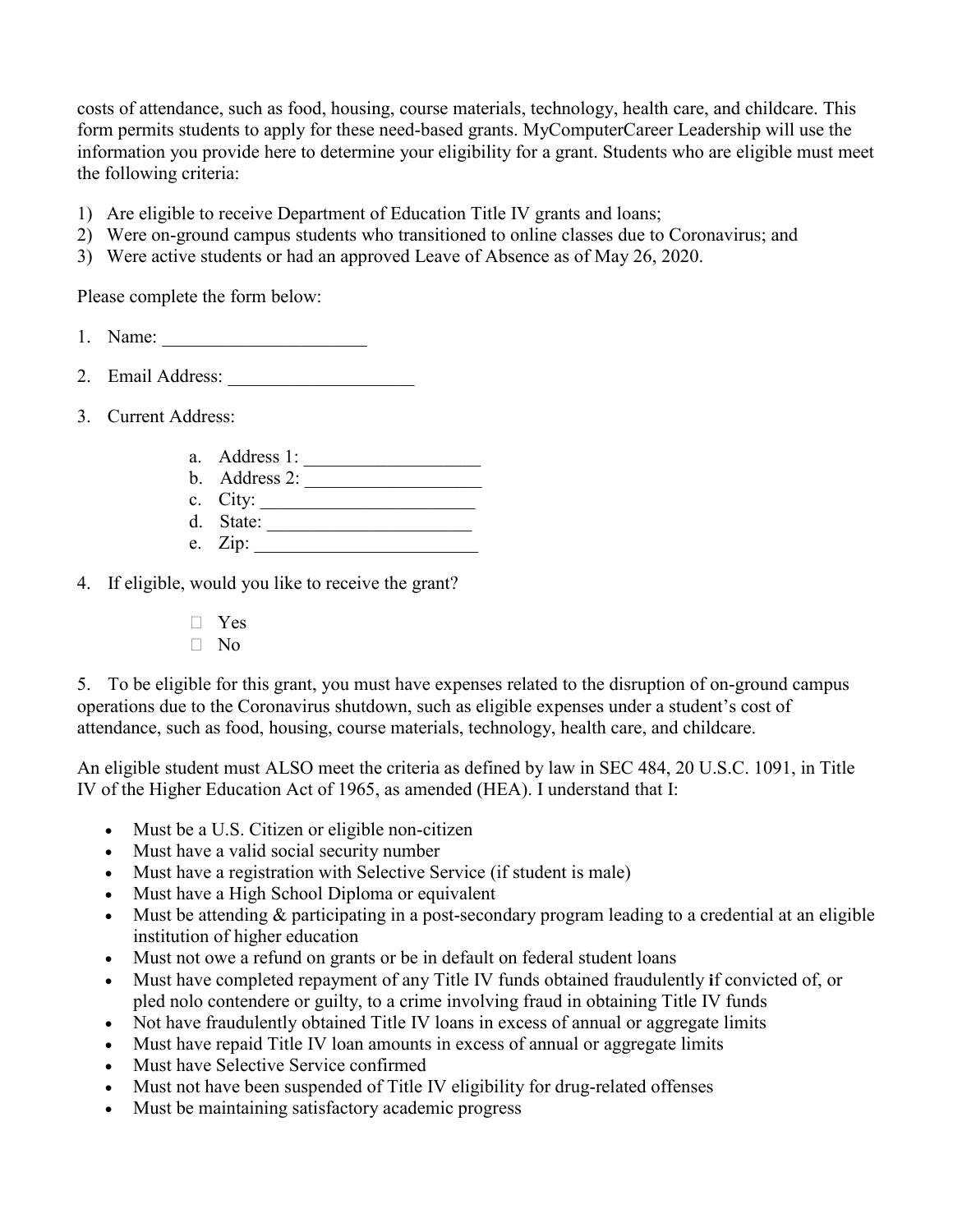I attest, under penalty of perjury, that I meet the requirements of Section 484 of the Higher Education Act (HEA), as amended, and that I will use grant funds provided by the CARES Act for eligible expenses that are related to my cost of attendance (including, but not be limited to, food, housing, course materials, technology, health care, and childcare) and that are related to the disruption of onground campus operations at MyComputerCareer due to coronavirus.

By signing your name below electronically, you agree your electronic signature is the same as a handwritten signature for the purposes of validity, enforceability, and admissibility.

# **Electronic Signature\***

# **Round 2 Email to be sent to students:**

SUBJECT: URGENT: Round 2 of COVID-19 Education Grant Coming

Dear [Student First Name]

As you probably know, under the Coronavirus Aid, Relief, and Economic Security ("CARES") Act: Higher Education Emergency Relief Fund, the US Department of Education has authorized **emergency financial aid grants** for students negatively affected by the COVID-19 pandemic; specifically those who incurred expenses incident to the transfer from in-class to online training and financial hardships caused by the coronavirus outbreak.

You are receiving this email because we believe you may qualify for a Round 2 grant and may have a second-round **cash payment of an estimated \$910.00** in approved funding coming your way.

*It is vital that you review all the information we're providing you about the available grants and follow instructions carefully to verify your eligibility and expedite your receipt of this funding.*

We are committed to absolute transparency in every aspect of receiving and distributing the CARES Act funds. Please follow these steps to verify your eligibility and receive payment:

STEP 1: [Click here](https://www.mycomputercareer.edu/additional-disclosure-statements/) and carefully review the details of the Higher Education Emergency Relief Fund Report. Pay special attention to the "Second Round" section of Attachment A.

STEP 2: Look for an email within the next 48 hours from Brian Evans with the email address ["noreply@qemailsever.com.](mailto:noreply@qemailsever.com)" Subject line: **"CARES Act Application"**. Please complete the CARES Act Application questionnaire provided via that email by *no later than August 31, 2020*. Follow the instructions to determine your eligibility for the grant and apply. **IMPORTANT! You MUST E-sign the attestation included in the survey to receive funds.**

STEP 3: You will receive another email from MyComputerCareer confirming your eligibility.

STEP 4: Wait for your round-two payment. Checks will be processed weekly as applications are received and verified. Checks will be mailed within 14 days of receipt of your application. *ALL*  round-two requests must be made by August 31<sup>\*</sup> so payments can be mailed by September 10, *2020.* Applications will be processed on a first-come, first-served basis, but *your application/request MUST be submitted by the 8/31 deadline* in order to participate in the second round of funding.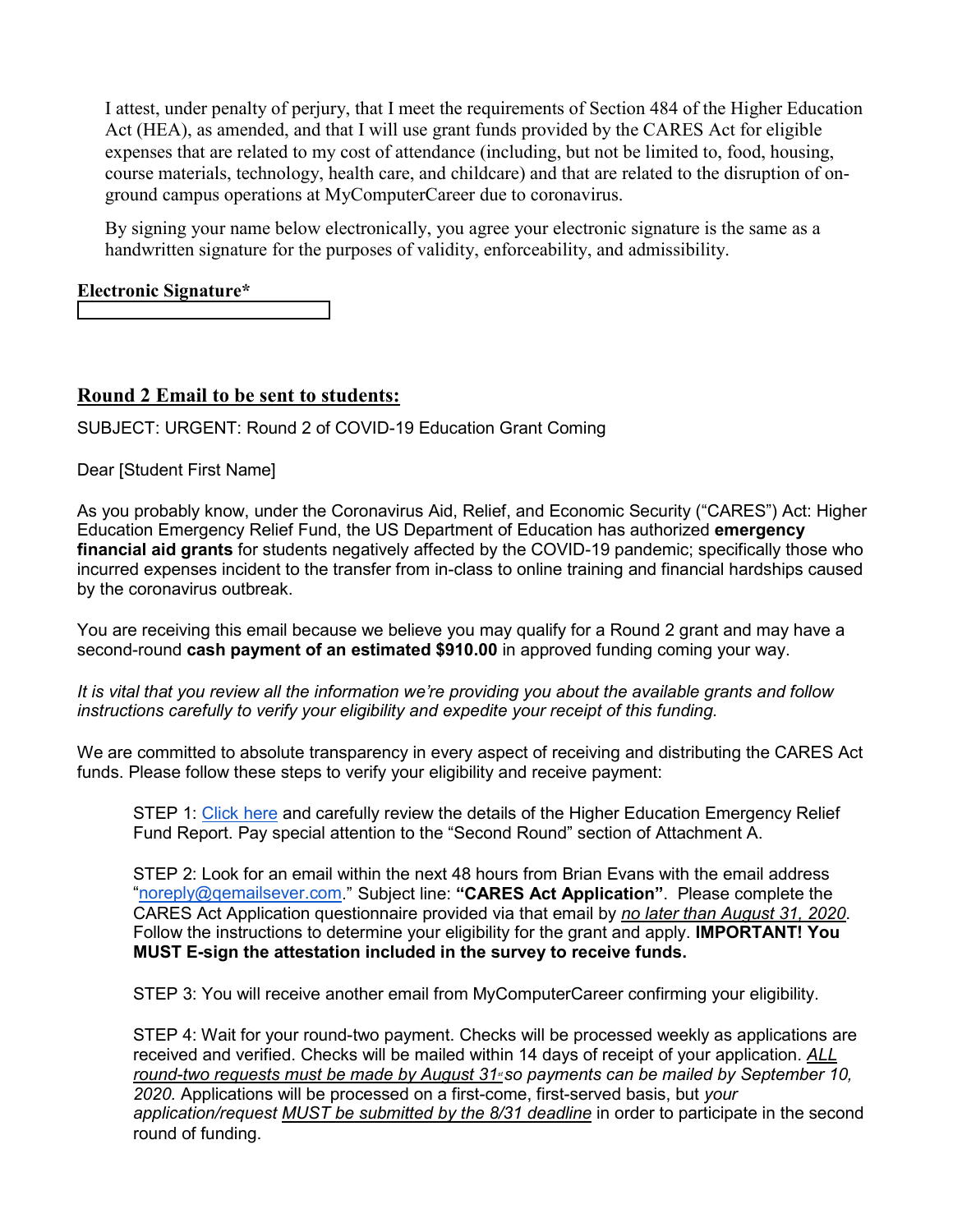A final round of disbursements to active students will follow in September. The amount of this payment will be determined after all round-one and round-two payments have been made. It will be based on the available funds remaining (if any) and the number of students approved for that round of funding. See the full [disclosure documents](https://www.mycomputercareer.edu/additional-disclosure-statements/) and look for future emails regarding this final disbursement.

We sincerely hope that you and your loved-ones are safe and well and that this grant will help to relieve or mitigate any hardship you have experienced as a result of the Coronavirus outbreak.

If you have further questions about the CARES Act Grant, your eligibility, or other related matters, please email: COVID19Grant@mycomputercareer.edu.

Sincerely,

Dan Pryor Chief Operations Officer MyComputerCareer

# **Round 2 Form to be completed:**

The U.S. Department of Education has made Emergency Financial Aid Grants available to students of MyComputerCareer who are in need of financial support for their expenses related to the disruption of onground campus operations due to Coronavirus. Types of eligible expenses include, but are not limited to, costs of attendance, such as food, housing, course materials, technology, health care, and childcare. This form permits students to apply for these need-based grants. MyComputerCareer Leadership will use the information you provide here to determine your eligibility for a grant. Students who are eligible must meet the following criteria:

- 1) Are eligible to receive Department of Education Title IV grants and loans;
- 2) Were on-ground campus students who transitioned to online classes due to Coronavirus;
- 3) You are an active student or had an approved Leave of Absence as of July 15, 2020; and
- 4) Have experienced financial hardship as described below due to COVID 19.

Please complete the form below:

- 1. Name:
- 2. Email Address:
- 3. Current Address:
	- a. Address 1: \_\_\_\_\_\_\_\_\_\_\_\_\_\_\_\_\_\_\_
	- b. Address 2: \_\_\_\_\_\_\_\_\_\_\_\_\_\_\_\_\_\_\_
	- c. City:
	- d. State:  $\frac{1}{\sqrt{2\pi}}$
	- e.  $Zip:$
- 4. If eligible, would you like to receive the grant?
	- $\neg$  Yes
	- $\neg$  No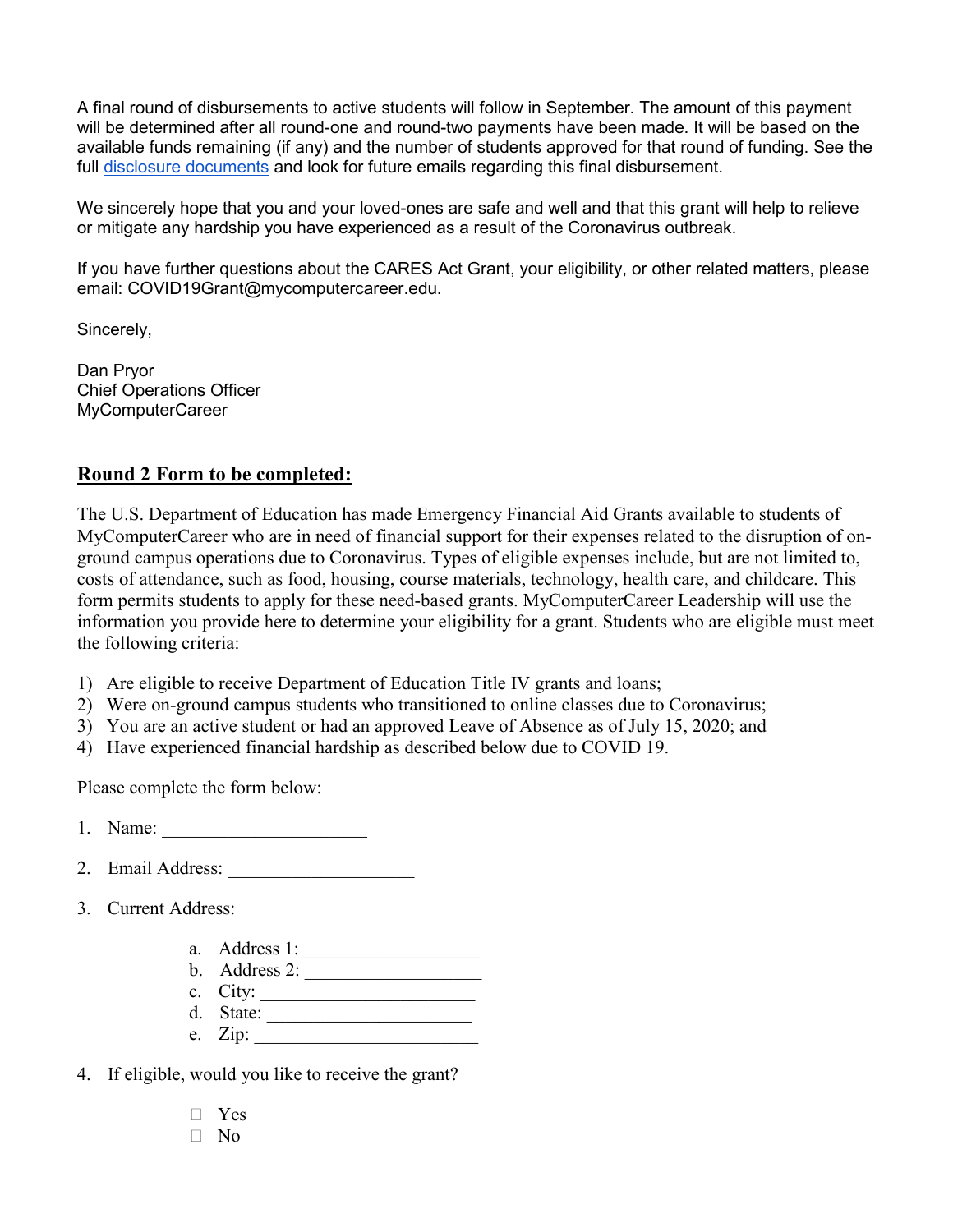- 5. To be eligible for this grant, you must:
	- 1. Have experienced financial hardship due to COVID19; **AND**
	- 2. Be eligible to receive Title IV funding.

Have you or anyone in your household suffered from reduced hours, loss of work or reduced income due to the COVID19 pandemic that has caused additional financial hardship for you?

- $\neg$  Yes
- $\Box$  No

6. An eligible student must ALSO meet the criteria as defined by law in SEC 484, 20 U.S.C. 1091, in Title IV of the Higher Education Act of 1965, as amended (HEA). I understand that I:

- Must be a U.S. Citizen or eligible non-citizen
- Must have a valid social security number
- Must have a registration with Selective Service (if student is male)
- Must have a High School Diploma or equivalent
- Must be attending & participating in a post-secondary program leading to a credential at an eligible institution of higher education
- Must not owe a refund on grants or be in default on federal student loans
- Must have completed repayment of any Title IV funds obtained fraudulently **i**f convicted of, or pled nolo contendere or guilty, to a crime involving fraud in obtaining Title IV funds
- Not have fraudulently obtained Title IV loans in excess of annual or aggregate limits
- Must have repaid Title IV loan amounts in excess of annual or aggregate limits
- Must have Selective Service confirmed
- Must not have been suspended of Title IV eligibility for drug-related offenses
- Must be maintaining satisfactory academic progress

I attest, under penalty of perjury, that I meet the requirements of Section 484 of the Higher Education Act (HEA), as amended, and that I will use grant funds provided by the CARES Act for eligible expenses that are related to my cost of attendance (including, but not be limited to, food, housing, course materials, technology, health care, and childcare) and that are related to the disruption of onground campus operations at MyComputerCareer due to coronavirus.

By signing your name below electronically, you agree your electronic signature is the same as a handwritten signature for the purposes of validity, enforceability, and admissibility.

# **Electronic Signature\***

# **Round 3 payment per student = \$1,116.83**

# **Round 3 Email to be sent to Students:**

Dear [Student First Name]

As you probably know, under the Coronavirus Aid, Relief, and Economic Security ("CARES") Act: Higher Education Emergency Relief Fund, the US Department of Education has authorized **emergency financial aid grants** for students negatively affected by the COVID-19 pandemic; specifically those who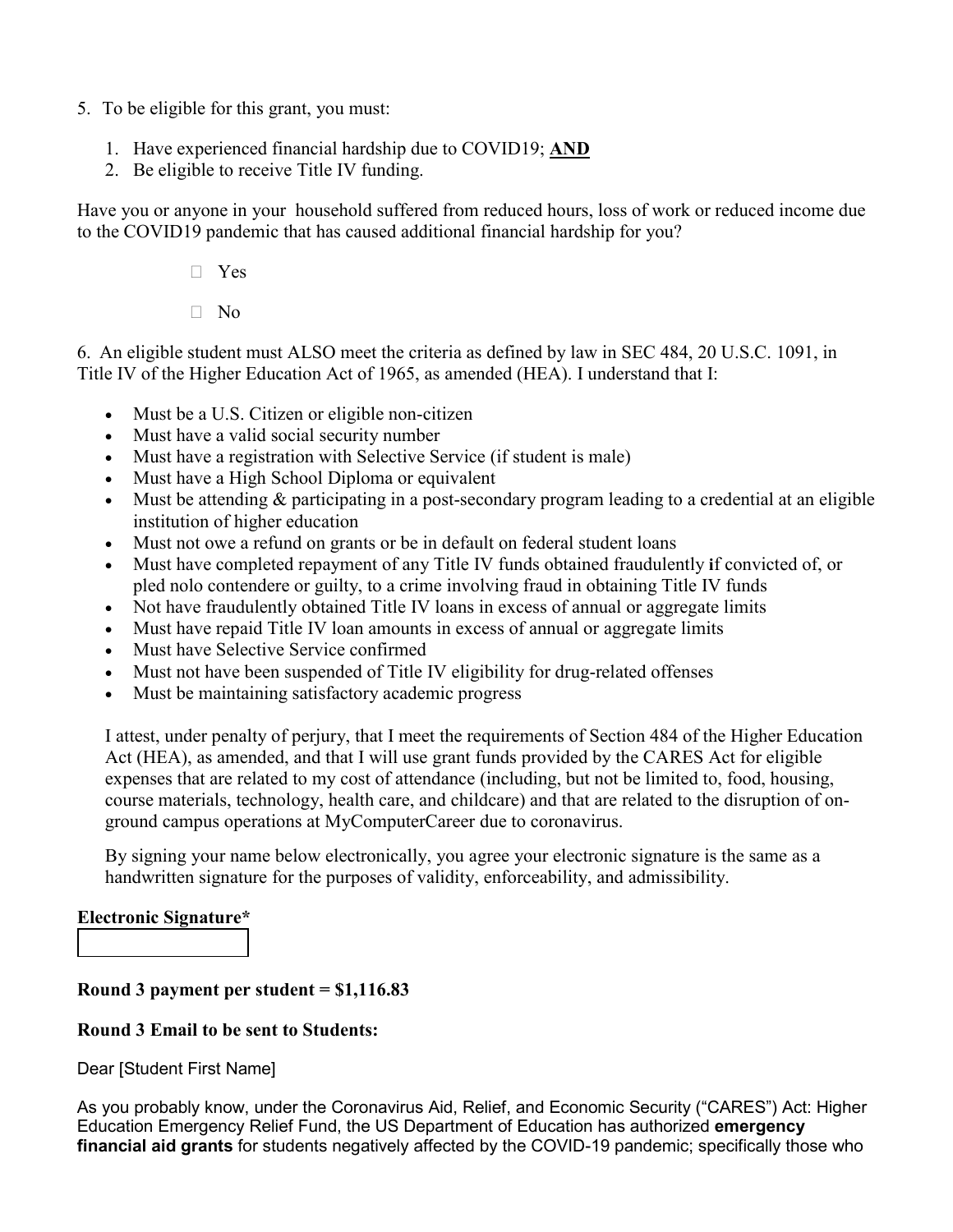incurred expenses incident to the transfer from in-class to online training and financial hardships caused by the coronavirus outbreak.

You are receiving this email because we believe you may qualify for the Round 3 grant and may have a third-round cash payment in approved funding coming your way. The final round amount will be based on the final number of students who respond confirming their eligibility. You will be notified of the dollar amount the first week of October.

*It is vital that you review all the information we're providing you about the available grants and follow instructions carefully to verify your eligibility and expedite your receipt of this funding.*

We are committed to absolute transparency in every aspect of receiving and distributing the CARES Act funds. Please follow these steps to verify your eligibility and receive payment:

STEP 1: [Click here](https://www.mycomputercareer.edu/additional-disclosure-statements/) and carefully review the details of the Higher Education Emergency Relief Fund Report at the top of the page. Pay special attention to the "Third Round" section of Attachment A.

STEP 2: Look for an email within the next 48 hours from Brian Evans with the email address ["noreply@qemailsever.com.](mailto:noreply@qemailsever.com)" Subject line: **"CARES Act Application"**. Please complete the CARES Act Application questionnaire provided via that email by *no later than September 30, 2020*. Follow the instructions to determine your eligibility for the grant and apply. **IMPORTANT! You MUST E-sign the attestation included in the survey to receive funds.**

STEP 3: You will receive another email from MyComputerCareer confirming your eligibility.

STEP 4: Wait for your round-three payment. Checks will be processed the first week of October and mailed within 14 days of the conclusion of round-three (9/30/2020). *ALL round-three requests MUST be made by September 30th* in order to participate in the third and final round of funding.

Please review the full [disclosure documents](https://www.mycomputercareer.edu/additional-disclosure-statements/) regarding this final disbursement.

We sincerely hope that you and your loved-ones are safe and well and that this grant will help to relieve or mitigate any hardship you have experienced as a result of the Coronavirus outbreak.

If you have further questions about the CARES Act Grant, your eligibility, or other related matters, please email: [COVID19Grant@mycomputercareer.edu.](mailto:COVID19Grant@mycomputercareer.edu)

Sincerely,

Dan Pryor Chief Operations Officer MyComputerCareer

### **Round 3 Form to be completed: (in September only)**

The U.S. Department of Education has made Emergency Financial Aid Grants available to students of MyComputerCareer who are in need of financial support for their expenses related to the disruption of onground campus operations due to Coronavirus. Types of eligible expenses include, but are not limited to, costs of attendance, such as food, housing, course materials, technology, health care, and childcare. This form permits students to apply for these need-based grants. MyComputerCareer Leadership will use the information you provide here to determine your eligibility for a grant. Students who are eligible must meet the following criteria:

1) Are eligible to receive Department of Education Title IV grants and loans;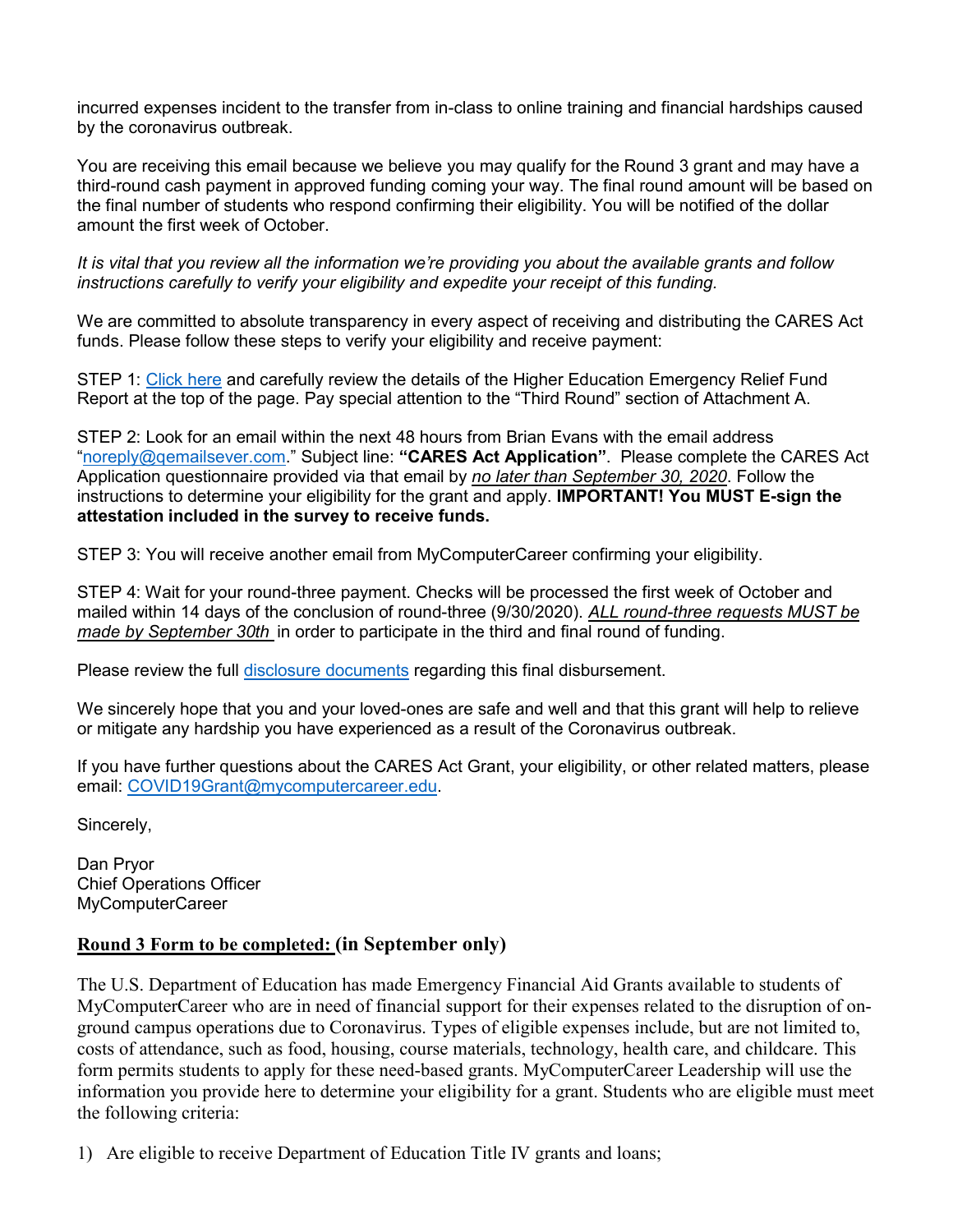- 2) Were on-ground campus students who transitioned to online classes due to Coronavirus; and
- 3) You are an active student or had an approved Leave of Absence as of September 8, 2020.

Please complete the form below:

- 1. Name: \_\_\_\_\_\_\_\_\_\_\_\_\_\_\_\_\_\_\_\_\_\_
- 2. Email Address:
- 3. Current Address:
	- a. Address 1:
	- b. Address 2:
	- c. City: \_\_\_\_\_\_\_\_\_\_\_\_\_\_\_\_\_\_\_\_\_\_\_
	- d. State: \_\_\_\_\_\_\_\_\_\_\_\_\_\_\_\_\_\_\_\_\_\_ e. Zip: \_\_\_\_\_\_\_\_\_\_\_\_\_\_\_\_\_\_\_\_\_\_\_\_
- 4. If eligible, would you like to receive the grant?
	- � Yes
	- $\neg$  No

5. To be eligible for this grant, you must have expenses related to the disruption of on-ground campus operations due to the Coronavirus shutdown, such as eligible expenses under a student's cost of attendance, such as food, housing, course materials, technology, health care, and childcare.

An eligible student must ALSO meet the criteria as defined by law in SEC 484, 20 U.S.C. 1091, in Title IV of the Higher Education Act of 1965, as amended (HEA). I understand that I:

- Must be a U.S. Citizen or eligible non-citizen
- Must have a valid social security number
- Must have a registration with Selective Service (if student is male)
- Must have a High School Diploma or equivalent
- Must be attending & participating in a post-secondary program leading to a credential at an eligible institution of higher education
- Must not owe a refund on grants or be in default on federal student loans
- Must have completed repayment of any Title IV funds obtained fraudulently **i**f convicted of, or pled nolo contendere or guilty, to a crime involving fraud in obtaining Title IV funds
- Not have fraudulently obtained Title IV loans in excess of annual or aggregate limits
- Must have repaid Title IV loan amounts in excess of annual or aggregate limits
- Must have Selective Service confirmed
- Must not have been suspended of Title IV eligibility for drug-related offenses
- Must be maintaining satisfactory academic progress

I attest, under penalty of perjury, that I meet the requirements of Section 484 of the Higher Education Act (HEA), as amended, and that I will use grant funds provided by the CARES Act for eligible expenses that are related to my cost of attendance (including, but not be limited to, food, housing, course materials, technology, health care, and childcare) and that are related to the disruption of onground campus operations at MyComputerCareer due to coronavirus.

By signing your name below electronically, you agree your electronic signature is the same as a handwritten signature for the purposes of validity, enforceability, and admissibility.